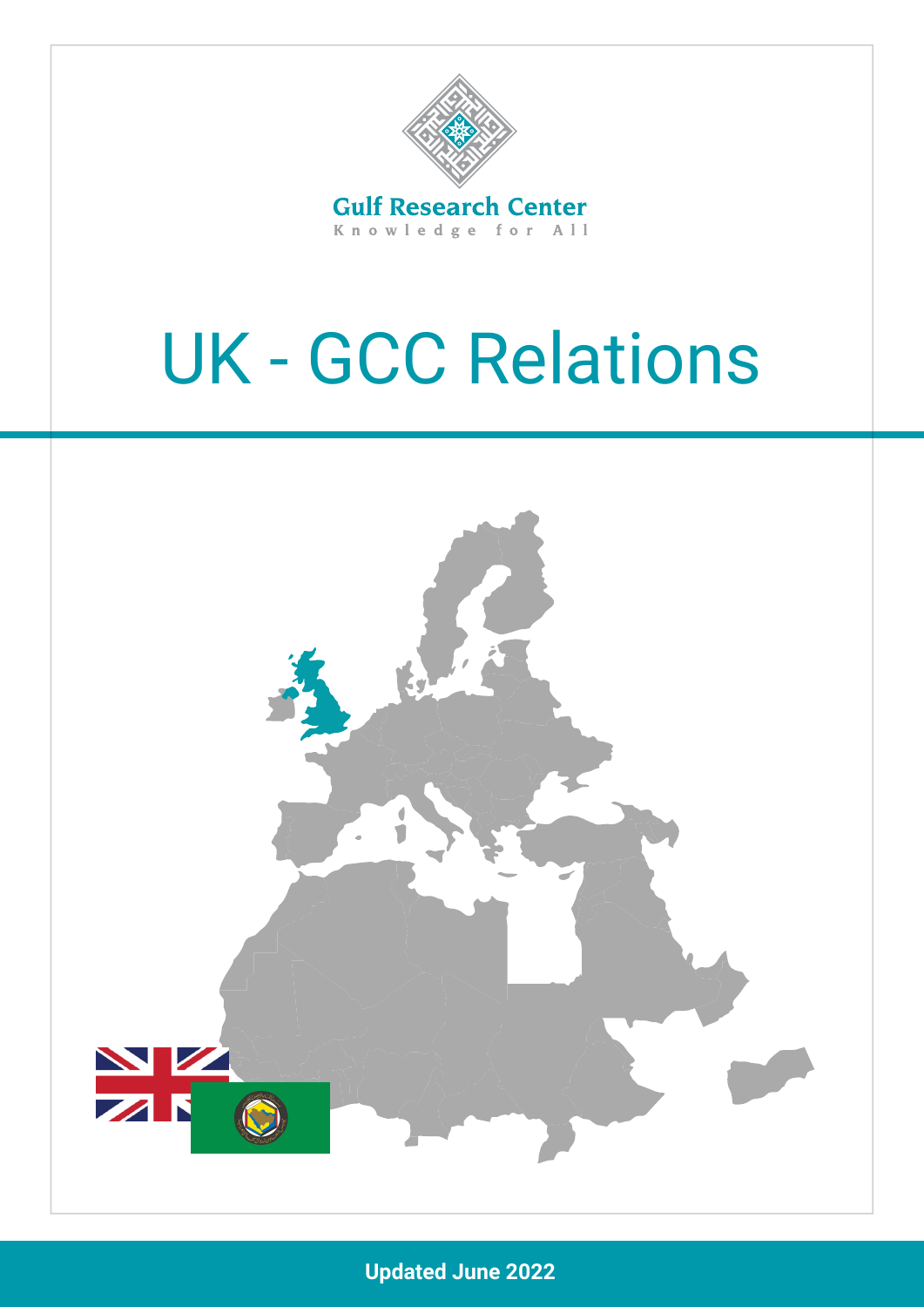

#### **1. Key Domestic Developments**

The UK emerged from the pandemic with renewed determination and optimism after leaving the European Union. The UK's recovery focused on building **back better,** ensuring that the UK is **more robust, safer, and more prosperous** than before. The UK also started a new chapter as they are opening up to the world and enhancing global networks of allies and partners and the opportunity to forge new and deeper relationships. In the years ahead, **agility and speed of action** will determine whether the UK can deliver expected prosperity and security.

The UK's disengagement from Brussels' laws, regulations, and institutions was never intended to be a simple point of departure. Overall, the UK's perspective has moved from an EU-centric to a global one. Some of the accomplishments so far from the standpoint of the UK government include:

- Ended free movement and took back control of the UK's borders
- Restored democratic control over UK lawmaking
- Restored the UK Supreme Court as the final arbiter of law that applies in the UK
- Taken back control of UK waters
- Restored fair access to the welfare system
- Set the UK's tariff regime via the UK Global Tariff
- Committed 180 million GBP to modernize and streamline the UK's import and export control by creating the Single Trade Window

In terms of future policy areas, processes, and sectors where the UK is changing its approach owing to Brexit the areas of science, data, technology; business and industry; infrastructure and leveling up; climate, the environment, and agriculture have been mentioned.

In March 2022, 50% of the British people thought that the economy was one of the top three issues facing the country followed at 35% by health and defense because of the impact of the Russian invasion of Ukraine at the end of February. Defending the integrity of the nationstate against threats is still a primary domestic concern, whether in the form of illicit finance

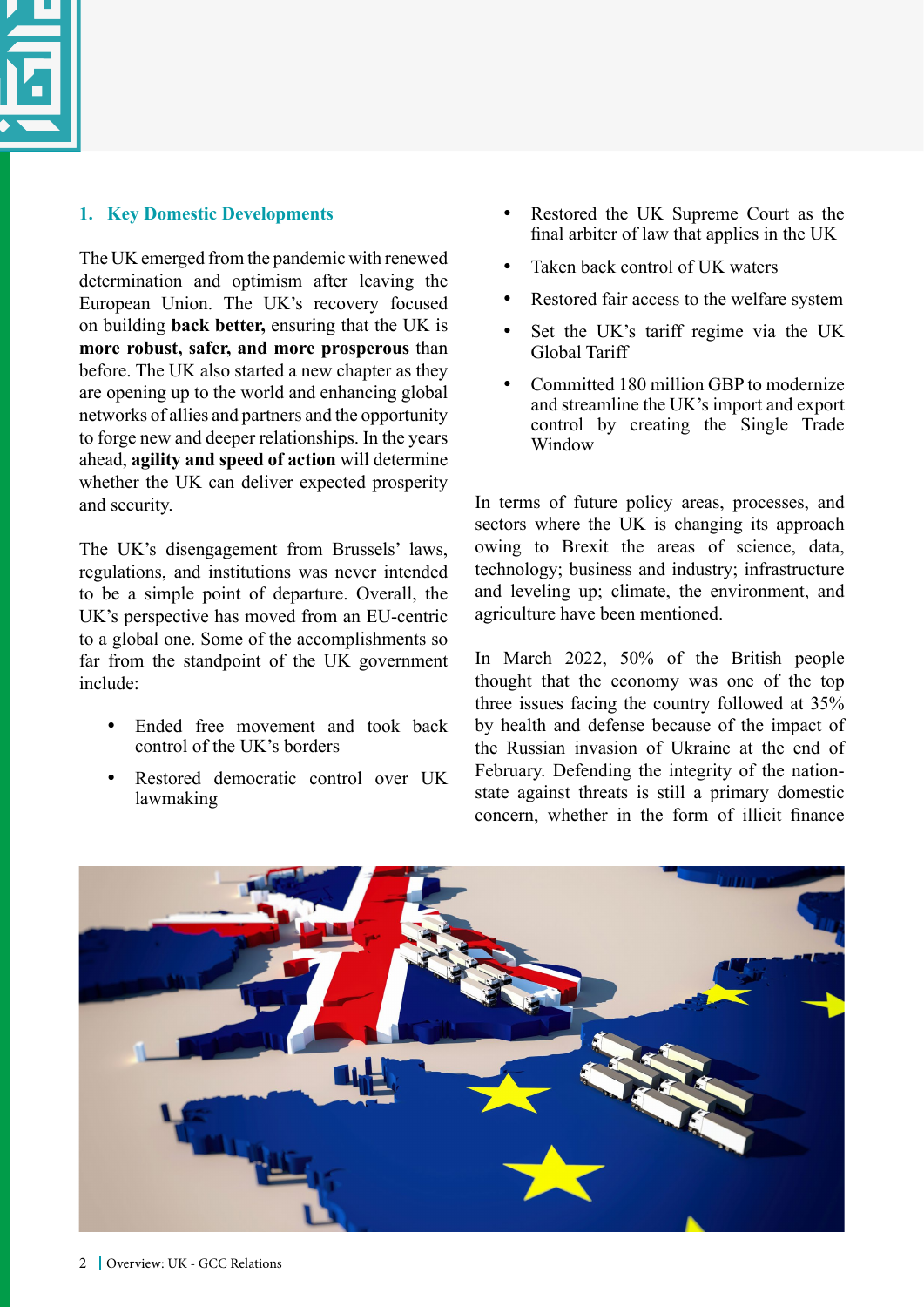

or coercive economic measures, disinformation, cyber-attacks, and electoral interference. As the attacks in Manchester, London and Reading have demonstrated, the terrorist threat in the UK remains. The UK continues to invest in countering this threat through increased funding for the intelligence agencies and Counter-Terrorism Policing in 2021-2022. Announced plans include bringing new capabilities such as the **Counter-Terrorism Operations Centre** and the **National Cyber Force** online.Learning from the pandemic, the UK also announced it will bolster its national resilience with a new **Situation Centre** at the heart of the government, improving its use of data and ability to anticipate and respond to future crises.

More recently in June 2022, Prime Minister Boris Johnson survived a vote of confidence triggered by his own lawmakers amid increasing dissatisfaction in his leadership. 211 Conservative Party lawmakers voted in favor of the Prime Minister while 148 voted against him. Johnson needed the support of a simple majority of 180 member of parliaments to win the vote. The ballot of Tory lawmakers comes at a time of deep dissatisfaction with Prime Minister Johnson's leadership and behavior in office. Opposition Labour Party leader Keir Starmer had called on Tory lawmakers to "step up, show leadership and get rid of him".

Prime Minister's public standing has been a source of concern for many Tory member of parliament (MPs) and public sentiment toward the Prime Minister has become more negative since the 'partygate' scandal. This involved a political scandal about the parties and other gatherings of government and Conservative Party staff held during the COVID-19 pandemic in 2020 and 2021, when public health restriction prohibited most gatherings in the UK.

Even though Prime Minister Johnson survived the confidence vote, he faces a challenge of how he can recover the support of his MP's in the coming months, as it is likely that Prime Minister Johnson



# *Key UK Economic and Social Data*

- GDP: \$2.708 trillion (2020)
- GDP per capita: \$40,284.64 (2020)
- Annual Growth Rate: -9.8% (2020)
- Inflation: 6.2% (2022)
- Population: 67.22 million (2020)
- Unemployment Rate: 3.9% (2020)
- Credit Rating: Standard & Poor AA-

GDP declined by 9.7% in 2020, the steepest drop since consistent records began in 1948 and equal to the decline in 1921 on unofficial estimates. During the first lockdown, UK GDP was 25% lower in April 2020 than only two months earlier in February.

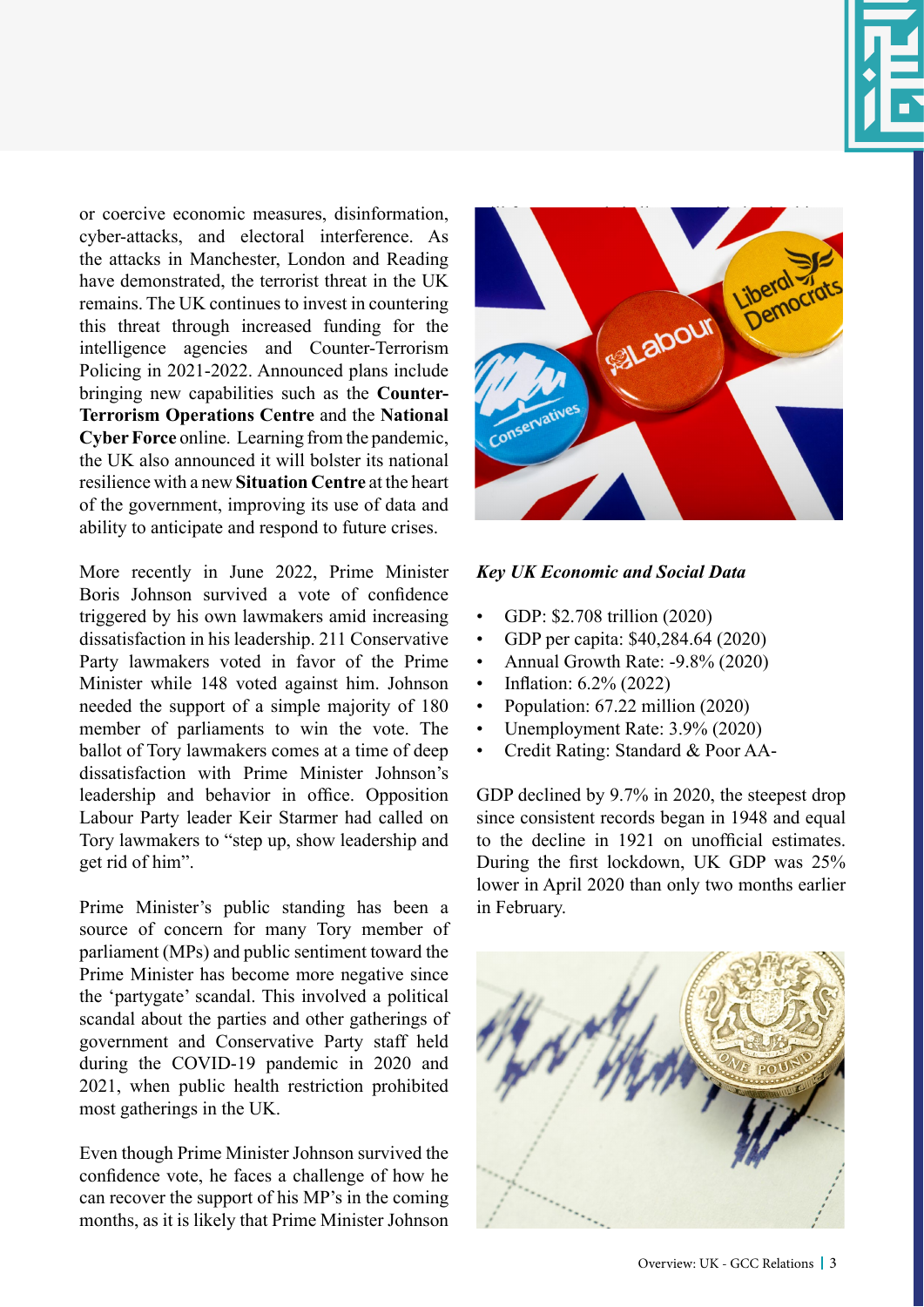

UK Economic Outlook & Prospects (Based on data collected from KPMG 2022):



**GDP** 



**Unemployment rate** 



#### **2. U.K. Foreign Policy**

In March 2021, the British government published a vision document: "Global Britain in a Competitive Age: The Integrated Review of Security, Defense, Development and Foreign Policy." Among the key aspects are the UK government's vision to restore Britain's prominence as a maritime trading power; the deliberate consolidation of the Department for International Development (DFID) and the Foreign and Commonwealth Office, to form the new Foreign, Commonwealth, and Development Office (FCDO); and the UK government's assessment of geopolitical competitiveness as a framework over global collaboration. While the assessment is characterized as a necessary reaction to a changing global scene, local political factors surrounding the United Kingdom's (Brexit) withdrawal from the European Union (EU) weigh strongly. The UK may have left the EU, but it cannot leave Europe. From the geographical perspective, it seems clear that the EU remains Britain's essential partner.

Critics argue that the vision as laid out does not reflect the UK's current geostrategic realities, especially given the EU's continued relevance. Instead, the Johnson administration appears to require the ongoing battles of a permanent Brexit despite the fact that such strategy weakens the UK's ability to work with the EU on foreign and security policy. For the UK to maintain its assets and forge an effective foreign policy, avoiding military activities in foreign lands, and finding balanced, effective working relationships with the EU and the U.S. are said to be prerequisites.

The G7 meeting in Cornwall in June 2021 highlighted Britain's reclaimed international leadership. It was also the occasion to announce a new free trade agreement with Australia, the latest in a series of more than 60 such agreements made by post-Brexit Britain worldwide. Another opportunity was the start of negotiations for Britain to join the 11-nation Comprehensive and Progressive Agreement for Trans-Pacific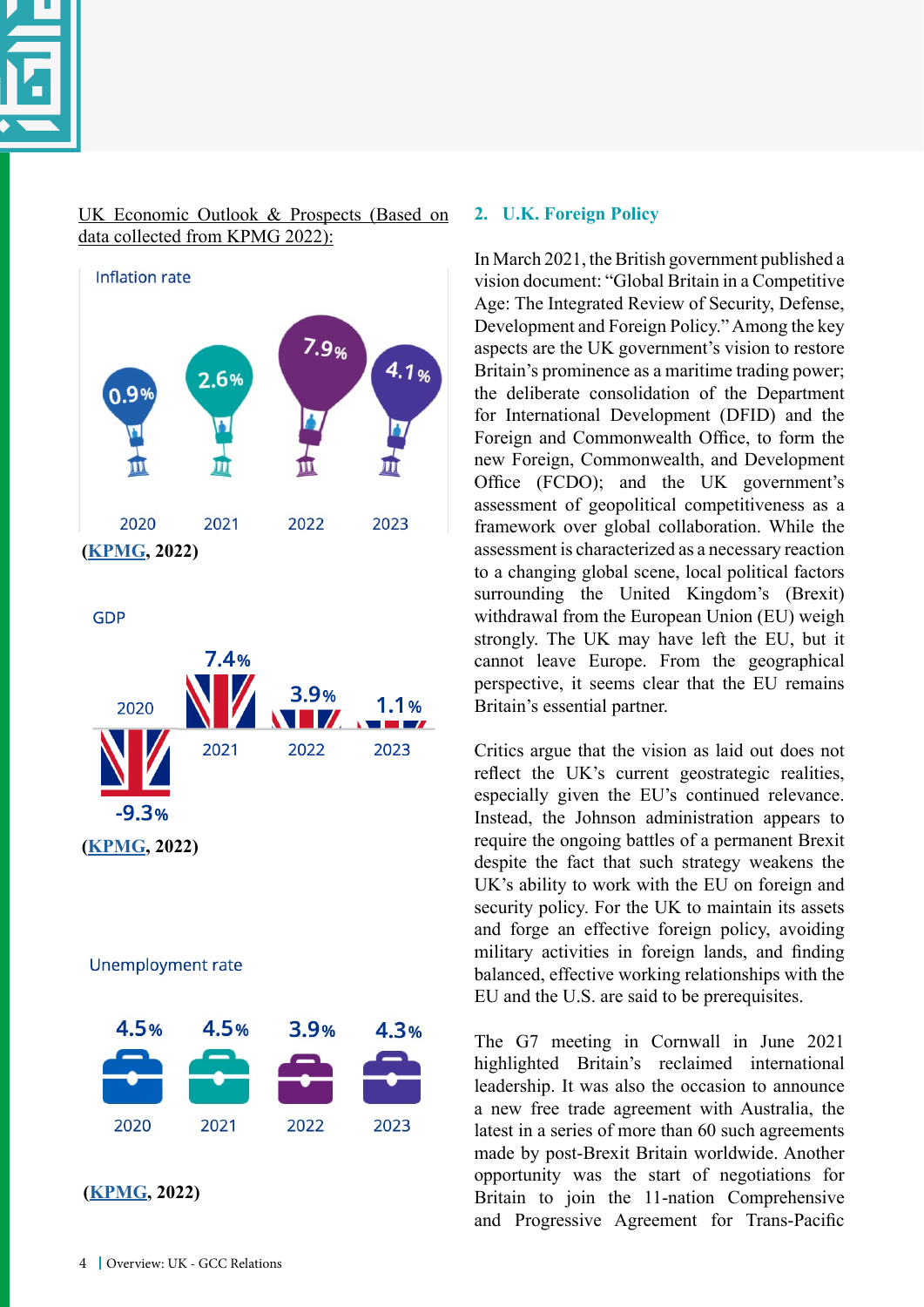

Partnership (CPTPP) - formerly known as the Trans-Pacific Partnership. This grouping includes many of those dynamic Indo-Pacific economies that Brexiteers see as promising. Yet the additional gains from CPTPP membership are unlikely to be substantial. Britain already has bilateral free trade agreements with the four most significant economies in the partnership (Japan, South Korea, Canada, and Singapore) legacies from EU membership. COP 26 - the 26th Conference of the Parties to the United Nations Framework Convention on Climate Change, held in late October and early November 2021 - was arguable a better example of what Britain can still offer on the global stage. The COP was a platform helping the UK in launching its new 'global Britain' campaign, with the aim of reshaping the image of the country as the conference provided the limelight and the international coverage for the country.



As the United Kingdom prepares for multipolar competition, the non-Western region most central to its interests will not be Africa but Asia, notably the Indo-Pacific. Indeed, a new concept has entered the UK's foreign policy lexicon: "Indo-Pacific tilt." This tilt is aimed at China, although Australia, India, and Southeast Asia are featured. According to the integrated review, the United Kingdom aspires to be the region's primary European partner, emphasizing economic opportunity, security, and open-society ideals.

The impact of the war on Ukraine is expected to slow the growth outlook of the UK. The war has presented a significant shock to the global economy and is expected to affect the UK economy as the prices of commodity increases with the disruption of supplies. This outlook will all depend on how much the UK relies on Russian crude oil and natural gas, and how much of these sanctions posed by the UK and other western countries can be resolved.

## **3. U.K. - GCC Fact Sheet**

| <b>Country</b>                   | <b>Total trade in goods</b><br>and services (exports<br>plus imports) – in the<br>four quarters to the<br>end of Q4 2021 |
|----------------------------------|--------------------------------------------------------------------------------------------------------------------------|
| Saudi Arabia                     | 11.0 billion GBP                                                                                                         |
| <b>United Arab Emir-</b><br>ates | 13.1 billion GBP                                                                                                         |
| Qatar                            | 2.2 billion GBP                                                                                                          |
| Oman                             | 1.0 billion GBP                                                                                                          |
| <b>Bahrain</b>                   | 147 million GBP                                                                                                          |
| Kuwait                           | 689 million GBP                                                                                                          |

U.K. trade in goods with GCC countries in 2021 in Great British Pounds (GBP). Figures extracted from 'Trade & Investment Factsheets'

## *Establishment of Diplomatic Relationships*

• U.K. - GCC Diplomatic Relations: Saudi Arabia (1926), Kuwait (1961), Bahrain (1971), United Arab Emirates (1971), Qatar (1971), and Oman (1984).

#### *Current Diplomatic Representation*

- U.K. Embassy in Riyadh: British Ambassador to Saudi Arabia, Neil Crompton
- British Consulate General Jeddah: Seif Usher
- Embassy of The Kingdom of Saudi Arabia in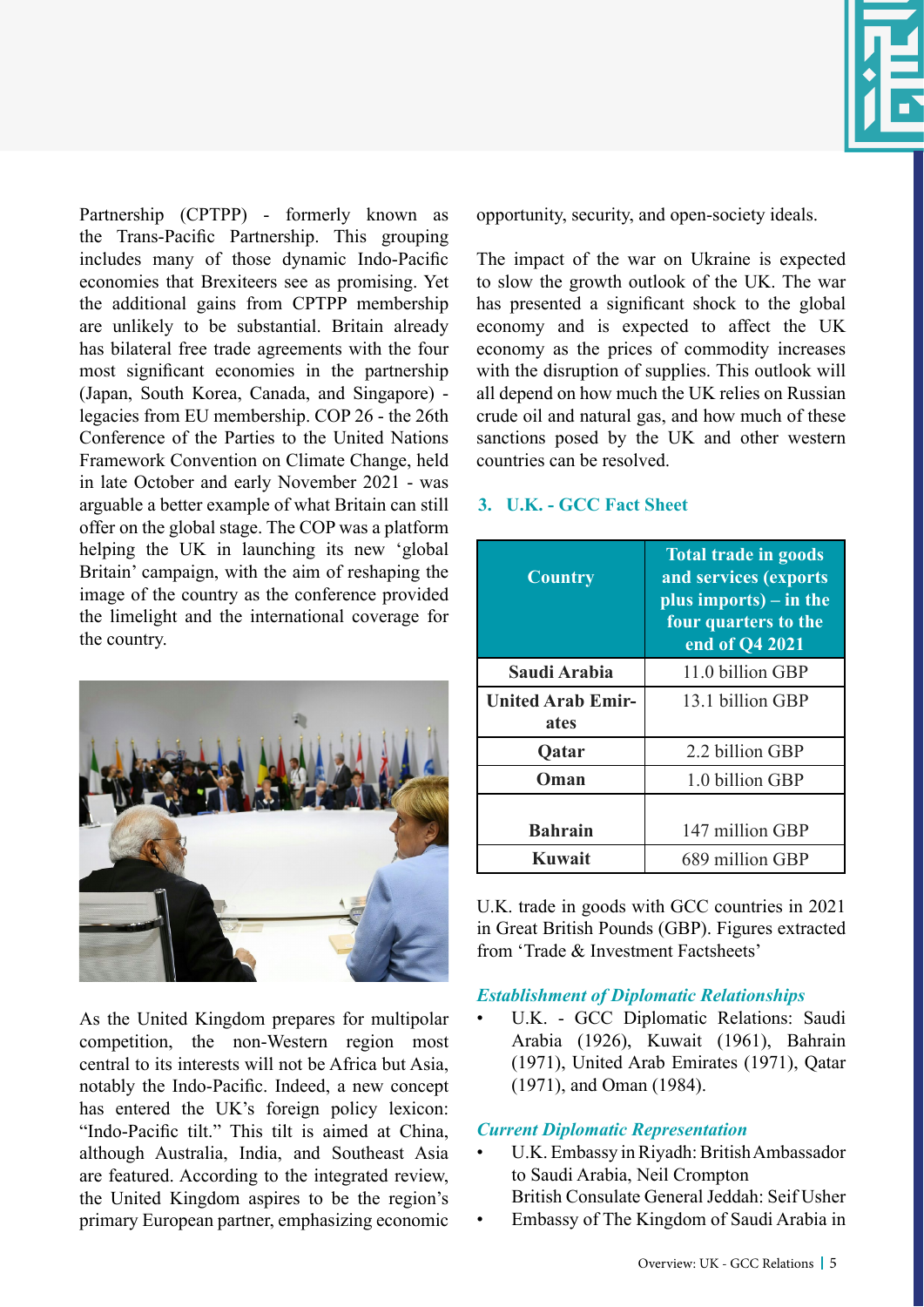

London: H.R.H Prince Khalid bin Bandar bin Sultan bin Abdulaziz Al Saud

# *Key UK Officials with Responsibility for the Gulf Region*

- Minister of State (Minister for Asia and the Middle East): Rt Hon Amanda Milling MP
- UK Special Envoy for the Gulf Region: Edward Lister
- UK Special Envoy for the Red Sea and the Horn of Africa: Philip Parham

# *Key Research Centers and Think Tanks*

- Chatham House: [https://www.](https://www.chathamhouse.org/) [chathamhouse.org/](https://www.chathamhouse.org/)
- The International Institute for Strategic Studies (IISS):<https://www.iiss.org/>
- Royal United Services Institute (RUSI): <https://rusi.org/>
- Middle East Center at LSE: [https://www.](https://www.lse.ac.uk/middleeastcentre) [lse.ac.uk/middleeastcentre](https://www.lse.ac.uk/middleeastcentre)
- School of Oriental and African Studies. University of London: https://www.soas. ac.uk/
- Policy Exchange: [https://policyexchange.](https://policyexchange.org.uk/) [org.uk/](https://policyexchange.org.uk/)
- Centre for Policy Studies: [https://cps.org.](https://cps.org.uk/) [uk/](https://cps.org.uk/)

# *Selected Key Regional Experts*

- [Neil Quilliam](https://www.chathamhouse.org/about-us/our-people/neil-quilliam) (Chatham House)
- [Jane Kinninmont](https://www.europeanleadershipnetwork.org/person/jane-kinninmont/) (European Leadership Network)
- [David Roberts](https://www.kcl.ac.uk/people/dr-david-b-roberts) (Kings College London)
- [Anoush Ehteshami \(](https://www.durham.ac.uk/staff/a-ehteshami/)Durham University)
- [Tobias Borck](https://rusi.org/people/borck) (RUSI)
- [Michael Stephens](https://rusi.org/people/stephens) (RUSI)
- [Courtney Freer](https://www.lse.ac.uk/middle-east-centre/people/courtney-freer) (LSE)
- [Toby Dodge](https://www.lse.ac.uk/international-relations/people/dodge) (LSE)

# *Key Recent Literature*

- [Resisting on oil gives political leverage to](https://www.chathamhouse.org/2022/03/resisting-oil-gives-political-leverage-gulf) [the Gulf - Chatham House - March 2022](https://www.chathamhouse.org/2022/03/resisting-oil-gives-political-leverage-gulf)
- [Brexit's Impacts on the Arabian Gulf -](https://www.researchgate.net/publication/350896064_Brexit%27s_Impacts_on_The_Arabian_Gulf)

[Sultan Qaboos University - April 2021](https://www.researchgate.net/publication/350896064_Brexit%27s_Impacts_on_The_Arabian_Gulf) 

- [Gulf Security is Our Security": Global](https://www.tandfonline.com/doi/full/10.1080/14702436.2021.1874244) [Britain and UK Gulf Strategy - Taylor &](https://www.tandfonline.com/doi/full/10.1080/14702436.2021.1874244) [Francis Online - June 2020](https://www.tandfonline.com/doi/full/10.1080/14702436.2021.1874244)
- [Business as Usual? The Post-Brexit](https://journals.sagepub.com/doi/10.1177/23477989221080641) [Impacts on UK and UAE Relations -](https://journals.sagepub.com/doi/10.1177/23477989221080641) [SAGE Journals - February 2022](https://journals.sagepub.com/doi/10.1177/23477989221080641)
- [Great Britain–Gulf relations: Ties that](https://kclpure.kcl.ac.uk/portal/en/publications/great-britaingulf-relations-ties-that-bind(b7473ac7-1d55-40d6-b189-20a022b47cd9).html) [bind? - Kings College London - February](https://kclpure.kcl.ac.uk/portal/en/publications/great-britaingulf-relations-ties-that-bind(b7473ac7-1d55-40d6-b189-20a022b47cd9).html) [2019](https://kclpure.kcl.ac.uk/portal/en/publications/great-britaingulf-relations-ties-that-bind(b7473ac7-1d55-40d6-b189-20a022b47cd9).html)

[The Gulf in 2021 - House of](https://commonslibrary.parliament.uk/research-briefings/cbp-9284/)  [Commons Library - August 2021](https://commonslibrary.parliament.uk/research-briefings/cbp-9284/) 

# **4. Key Developments in UK-GCC Relations**

# *UK-GCC*

- The Rt. Hon Liz Truss MP, Foreign Secretary of the United Kingdom of Great Britain and Northern Ireland, met Foreign Ministers of the Gulf Co-operation Council (GCC) member states and the Secretary-General of the GCC on 20 December 2021.
- The UK and the GCC already cooperate closely in a wide range of areas, including political dialogue, security, foreign policy, trade and investment, and development, and the Foreign Ministers committed themselves to expanding the shared ambition and developing the partnership in emerging areas such as clean technology, digital infrastructure and cyber.
- The UK and GCC member states also emphasized the importance of enhancing people-to-people links, which are essential and a key driver of innovation, business opportunities, and cultural and educational exchange.
- The Foreign Ministers welcomed the completion of the United Kingdom – Gulf Cooperation Council Joint Trade and Investment Review in June 2021. This was an essential milestone in the roadmap to creating freer trade between the UK and the GCC. They welcomed recent progress to boost bilateral trade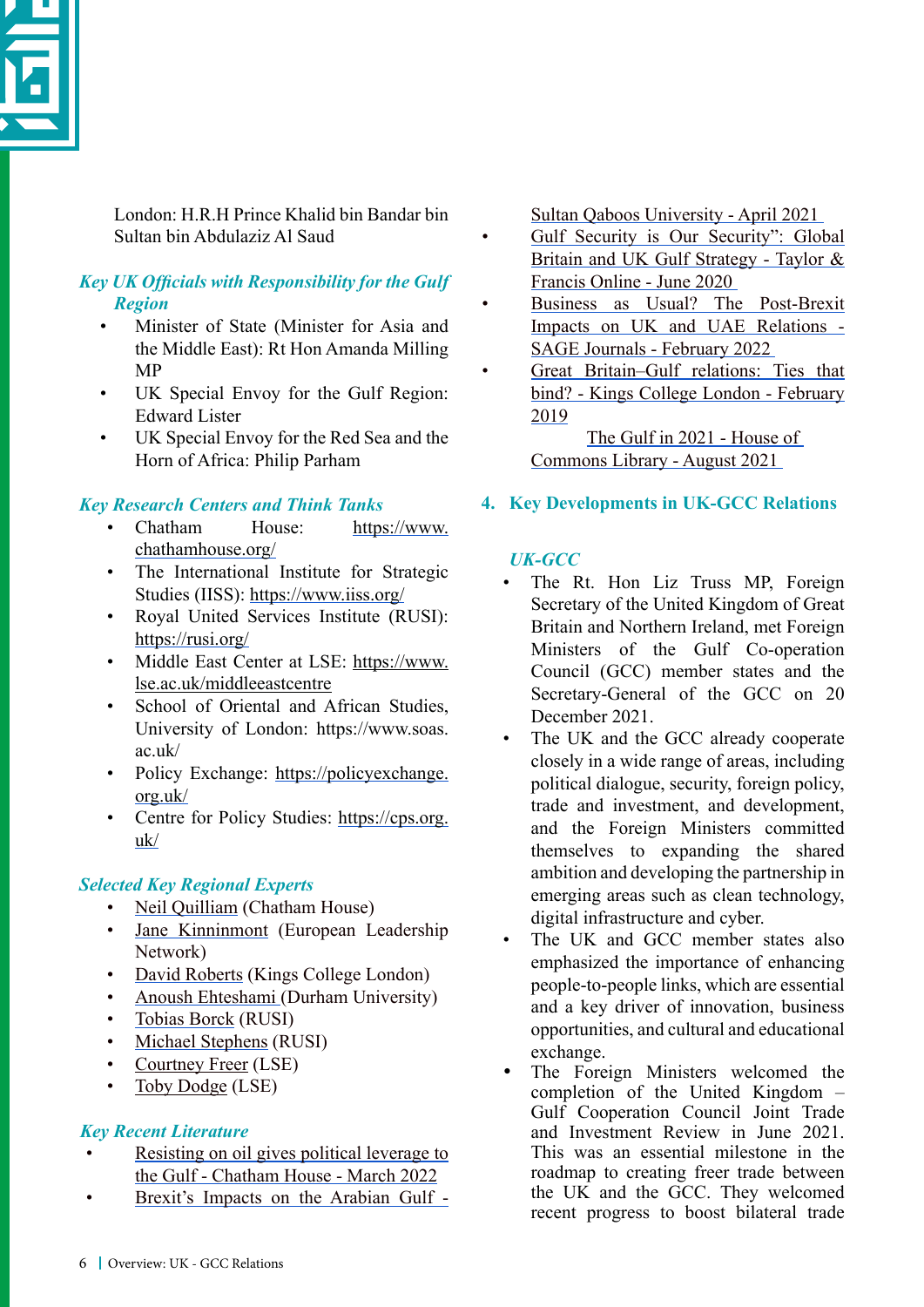

and facilitate economic cooperation. All parties reaffirmed their commitment to work rapidly towards a comprehensive FTAs and noted the UK's ongoing public consultation. They agreed that an FTA would mark a significant turning point in the UK-GCC relationship and looked forward to commencing negotiations in 2022.

- GCC Foreign Ministers further praised British Investment International (BII), the UK's development financing agency, for its ambitious five-year plan and expanded mandate.
- The UK and the GCC underlined their significant strategic defense partnership. The Foreign Ministers appreciated the tight collaboration on military matters between the UK and GCC member states and agreed to continue strengthening existing linkages between their respective armed services. The GCC and the UK reaffirmed their commitment to addressing challenges and ensuring regional security, particularly through joint exercises. They urged all states to respect the territorial integrity of others, to maintain freedom of navigation at sea, and to enable free passage.
- The UK commended the GCC member nations' commitment to climate change and applauded their participation to COP26, notably the announcements to achieve Net-Zero emissions. The UK praised Saudi Arabia's leadership in launching the Middle East Green Initiative, as well as the GCC nations' commitment to open and transparent collaboration in its execution. The Foreign Secretary commended the UAE on being chosen to host COP28. These are crucial messages to the rest of the world about the region's intention to act and conserve the environment for future generations.
- Since 2010, the Conservative and Conservative-led administrations have moderately increased UK military obligations while at the same time

aggressively promoting trade and investment. Overall, relations remain dominated by a securitized strand of Britain's bilateral relations with Gulf Arab governments, particularly the clear synergy between defense and security cooperation and commerce and investment.

# *UK - Saudi Arabia*

- In March 2022, British Prime Minister Boris Johnson met Wednesday with Saudi Crown Prince Mohammed bin Salman Both countries signed a memorandum of understanding to form a strategic partnership council.
- The British prime minister urged the Saudi government to boost oil output after the severe economic sanctions against Russia following its invasion of Ukraine. While the kingdom made no commitment, the Prime Minister and Crown Prince agreed to collaborate to maintain stability in the energy market and continue the transition to renewable and clean technology.
- Both sides also underlined their commitment to boost cooperation in defense, security, trade and culture, welcoming a new UK-Saudi Strategic Partnership Agreement and a major investment announced by the Alfanar group in green aviation fuel in Teesside.
- Commenting on the visit, SABIC chairman Khalid al-Dabbagh said: "The Prime Minister's visit to one of our prime global innovation facilities is indeed a proud moment for us. Our relationship with the UK's business sector has been a longstanding experience, which is continuing to grow at every level."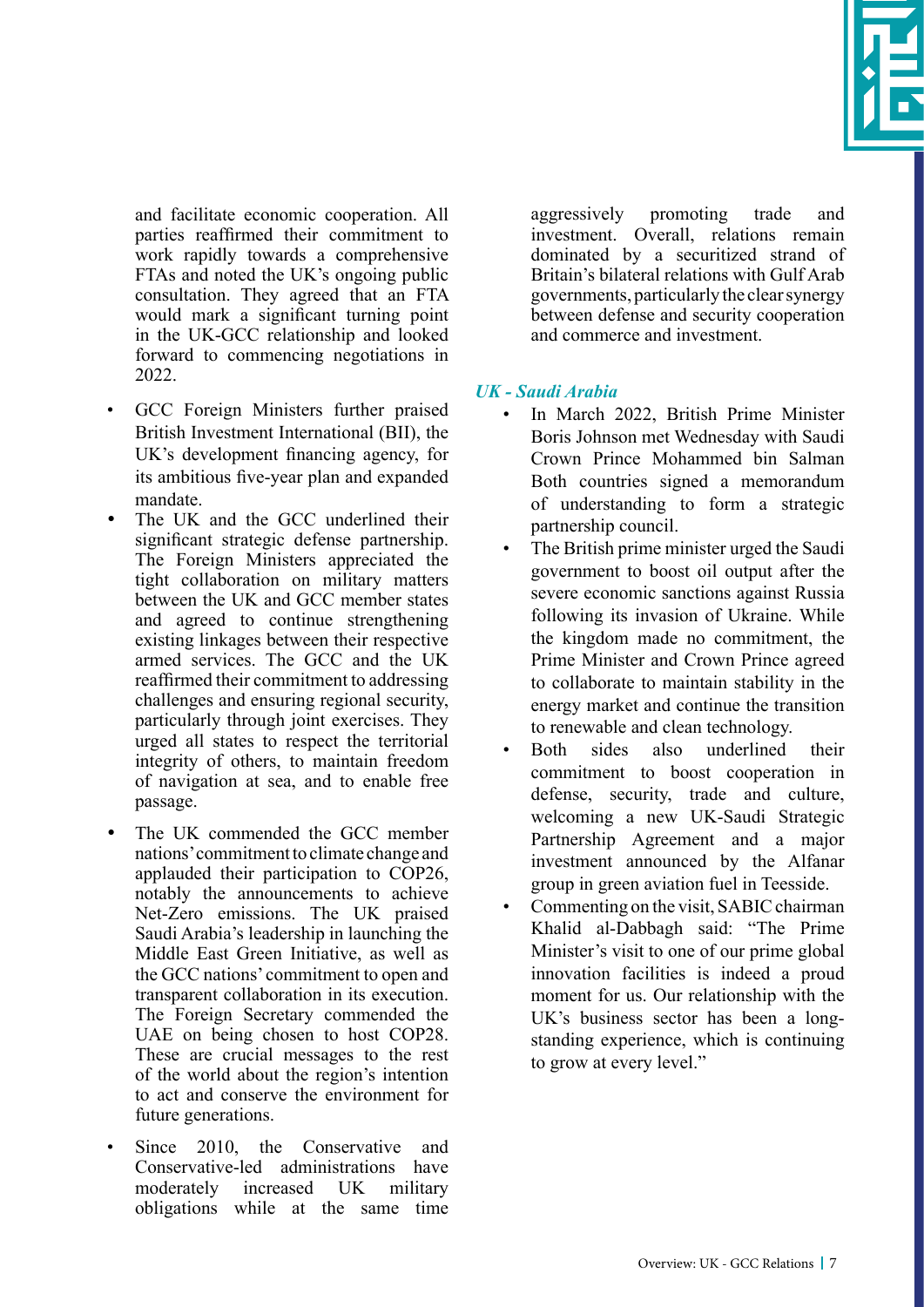



Source: [UK Government](https://www.gov.uk/government/news/pm-meeting-with-the-crown-prince-of-the-kingdom-of-saudi-arabia-mohammed-bin-salman-16-march-2022)

Since 2010, the Conservative and Conservative-led administrations have<br>moderately increased UK military moderately increased UK military obligations while at the same time aggressively promoting trade and investment. Overall, relations remain dominated by a securitized strand of Britain's bilateral relations with Gulf Arab governments, particularly the clear synergy between defense and security cooperation and commerce and investment.

#### *UK-United Arab Emirates*

• In March 2022, the Prime Minister met the Crown Prince of the United Arab Emirates, Mohammed bin Zayed al Nayhan, in Abu Dhabi.The Prime Minister set out his concerns about the uncertainty

unleashed by Russia's invasion of Ukraine and stressed the importance of working together to improve stability in the global energy market. The leaders welcomed the longstanding partnership between the two countries and discussed opportunities to increase collaboration between the UK and UAE on energy security, green technology, and trade.

They also agreed on the need to bolster their strong security, defense and intelligence cooperation in the face of growing global threats, including from the Houthis in Yemen.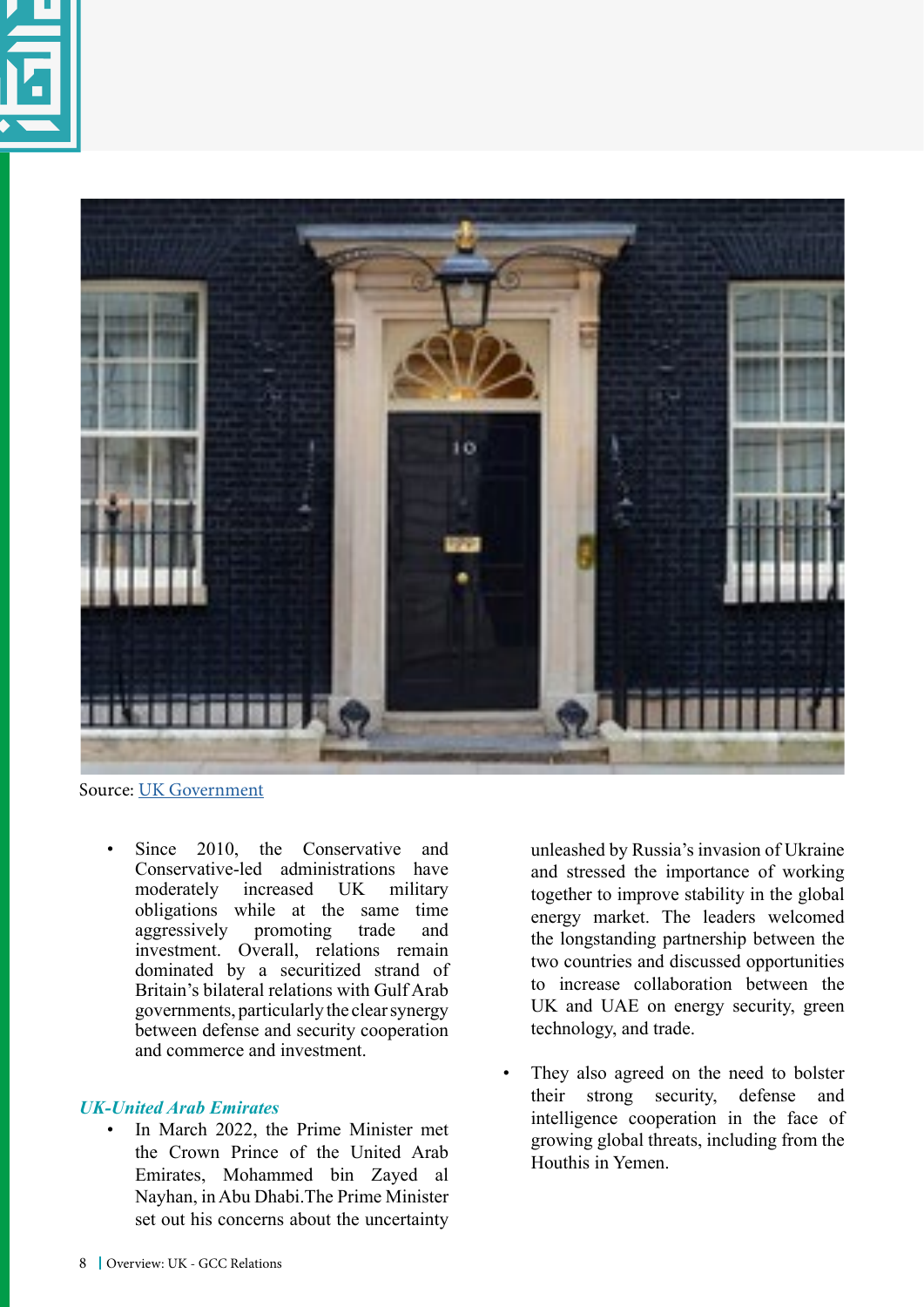

#### *UK-Qatar*

• On June 8, 2022, Qatar Chamber second vice-chairman Rashed bin Hamad al-Athba held a meeting with Ranil Jayawardena, the UK's Minister for International Trade. This was a key as both countries confirmed commercial and investment relations and ways to enhance them at the private sector in achieve more cooperation between the business sectors of both countries.

## *5. UK-Oman*

- In January 2022, an Omani ministerial delegation and members of the Arab British Chamber of Commerce held talks to discuss opportunities for trade and investment cooperation in clean energy and mining in the sultanate and prospects for sustainable, long-term expansion and growth. The discussion, which attracted around 100 delegates and allowed Omani officials to enter into dialogue with potential British investors, sought to develop Omani-UK relations while promoting investment between the two countries, in line with the goals of the Sultanate's Vision 2040. It also sought to identify steps UK companies needed to take to invest in Oman and develop the country as a regional hub for clean energy.
- Omani Minister of Commerce, Industry and Investment Promotion Qais Al-Yousef said his country had become more focused on promoting investment opportunities in recent years and regarded Britain as a key partner in its efforts to develop a stronger and more diverse economy.

## *UK-Bahrain*

• In February 2022, Lord (Tariq) Ahmad, Minister of State for South Asia and the Commonwealth reaffirmed the close ties between the United Kingdom and Bahrain during his first visit to the state as part of his Human Rights portfolio. During a twoday visit to Manama, Lord Ahmad met Bahraini officials, Heads of the Human Rights Oversight bodies and faith leaders to discuss key areas across a wide range of issues. Following the discussions, Lord Ahmad reaffirmed the UK's commitment to support Bahrain's work in this area.

• Bahrain's Minister of Industry, Commerce and Tourism, Zayed Al Zayani, stated that he is hopeful that an FTA agreement with the UK can be finalized by the end of 2022.

# *UK-Kuwait*

• In September 2021, Kuwaiti Foreign Minister Dr. Ahmad Nasser Al-Mohammad Al-Sabah held meetings with his British counterpart Elizabeth Truss in London. Both sides discussed plans to strengthen military relations.

The United Kingdom's (UK) vote to leave the European Union (EU) in June 2016 ("Brexit") sparked concern of a fundamental shift in the Gulf Cooperation Council's (GCC) relationship with Europe. One widely held belief was that the UK and EU will emerge as economic competitors in a post-Brexit world, forcing the GCC to engage with and balance its connections with both. Many observers believe Brexit will be a watershed moment in UK foreign policy, including its approach to the Gulf. Caught between the need to secure economic opportunities with Gulf countries and the issue of seeing its economic and political levers dwindle in the Middle East, the UK is confronted with a growing gap between its dreams of a "Global Britain" and the reality of its diminishing influence on the international stage.

The United Kingdom and the Gulf nations share a number of fundamental interests and concerns, such as regional security and international terrorism; recognizing common aims and areas of mutual concern is critical in order to handle significant challenges cooperatively. While they have similar perspectives on many issues, both the UK and the Gulf countries are going through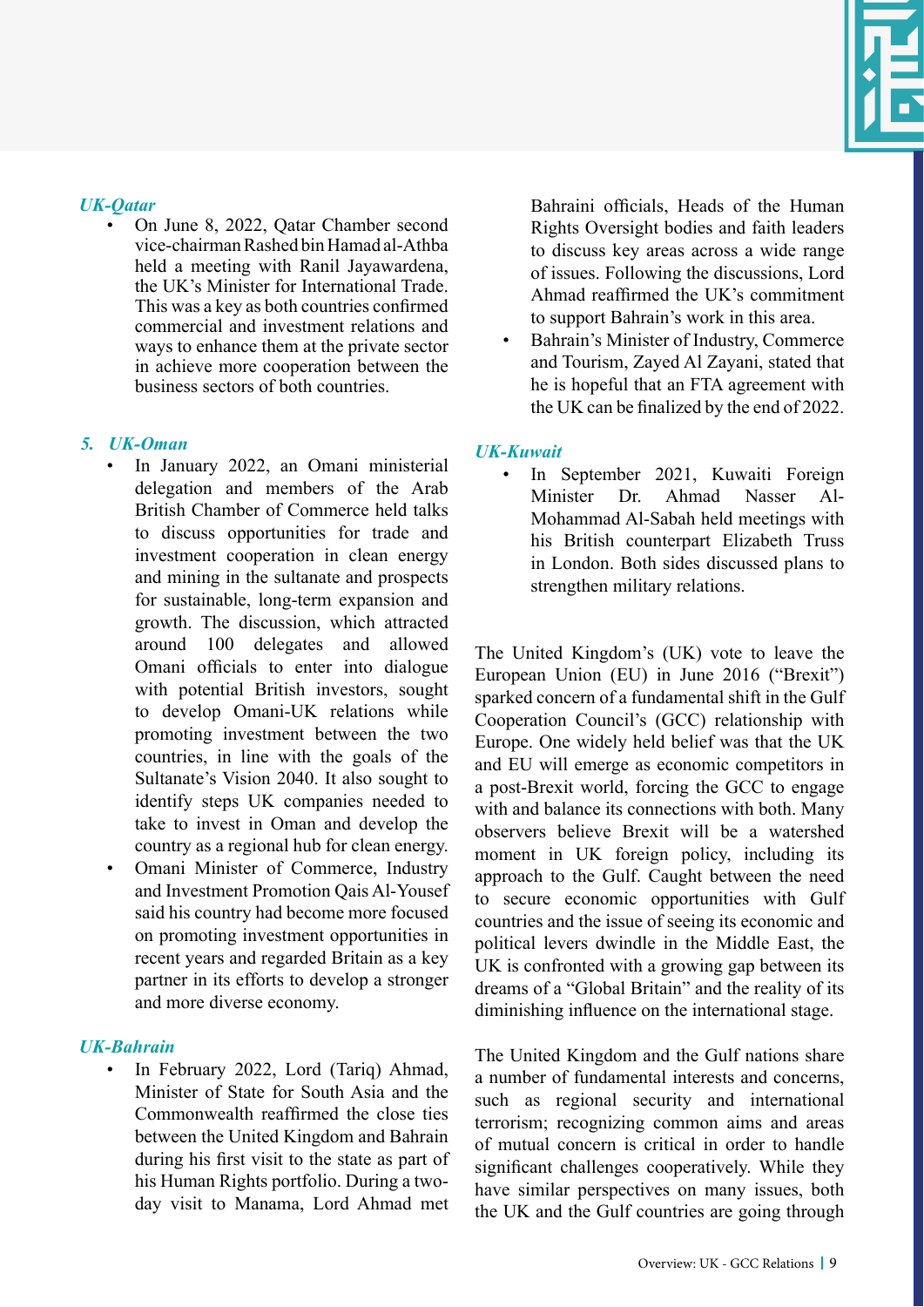

a period of transition in terms of their respective international roles, domestic and foreign policies; these transitions, which are subject to policy divergences between the UK and the GCC states, must be navigated carefully through increased dialogue between the two partners.

Providing security guarantees to its GCC partners and greater diplomatic involvement to solve regional conflicts, is one way through which the UK seeks to increase its regional influence. By committing its military resources to help assure its security of GCC countries, the UK has managed to keep its position as one of the leading arms provider. Since 2010, the Conservative and Conservative-led administrations have moderately increased UK military obligations while at the same time aggressively promoting trade and investment. Overall, relations remain dominated by a securitized strand of Britain's bilateral relations with Gulf Arab governments, particularly the clear synergy between defense and security cooperation and commerce and investment.

The UK government has focused much political capital on forging independent trading policy post-Brexit, with free trade agreements (FTAs) central to its strategy. The UK government wants FTAs to cover 80% of its cross-border trade by 2022 and has its focus on the GCC as a key market to help support its goal. This can be made apparent by concluding a public consultation on GCC trade in January 2022. Overall, the UK and the GCC share a vital trade and investment relationship, with total trade of more than £30 billion in the year ending June 2021 and investment held in each other's economies amounting to tens of billions of pounds. There is a shared desire and scope for significant growth in services between the UK and Gulf states, which have been developing their non-oil economies, and building capacity in healthcare, education and financial services. The accelerated diversification of economies across the Gulf represents a significant opportunity for British companies.The

potential cost to the UK's economic performance and influence from leaving the European Union has made Britain's relations with Gulf countries more important. The UK seeks to replace trade losses after Brexit by expanding in other markets, and the GCC countries in parallel wants to assured of the UK's continued military and diplomatic support. The GCC states continue to look to the UK for a military commitment to provide for the stability of the Gulf region.

# **6. Supporting GRC Documents**

- Post-Brexit Europe and UK: Policy Challenges Towards Iran and the GCC States (Edited By: Geoffery Edwards, Abdullah Baabood, Diana Galeeva) - Based from the Gulf Research Meeting 2019.
- Foreign Relations of the GCC Countries: Shifting Global and Regional Dynamics (Edited By: Eman Ragab, Silvia Colombo).
- GRM 2017 Workshop 3: Brexit and GCC
- Araa Magazine, Issue 167 (November 2021): AUKUS Agreement and its Impact on Global Alliances and the Gulf Region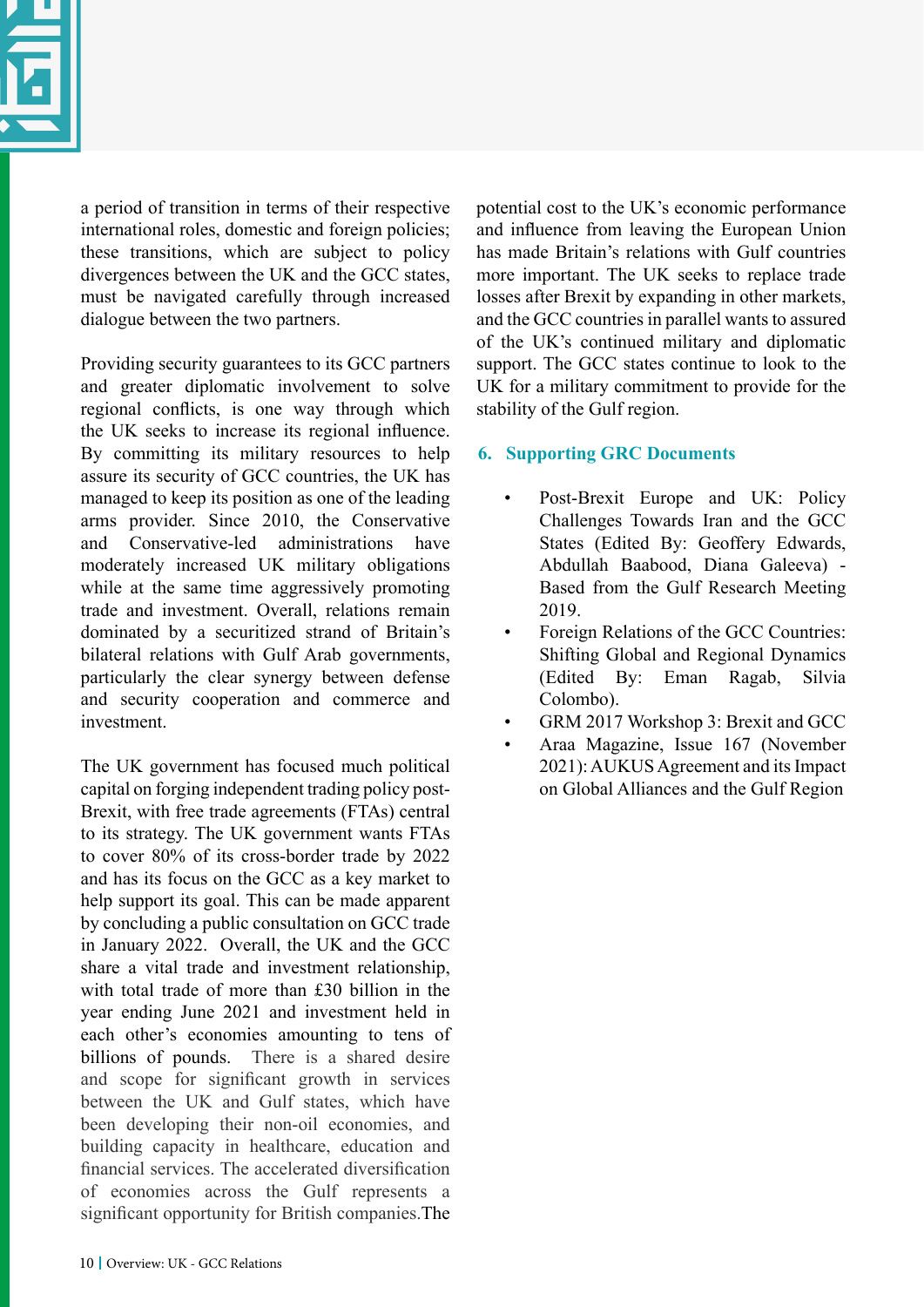# **Reference**

KPMG (2022, "Global Economic Outlook Report April 2022", April 2022, https://home.kpmg/uk/ en/home/insights/2018/09/uk-economic-outlook. html

 $\blacksquare$